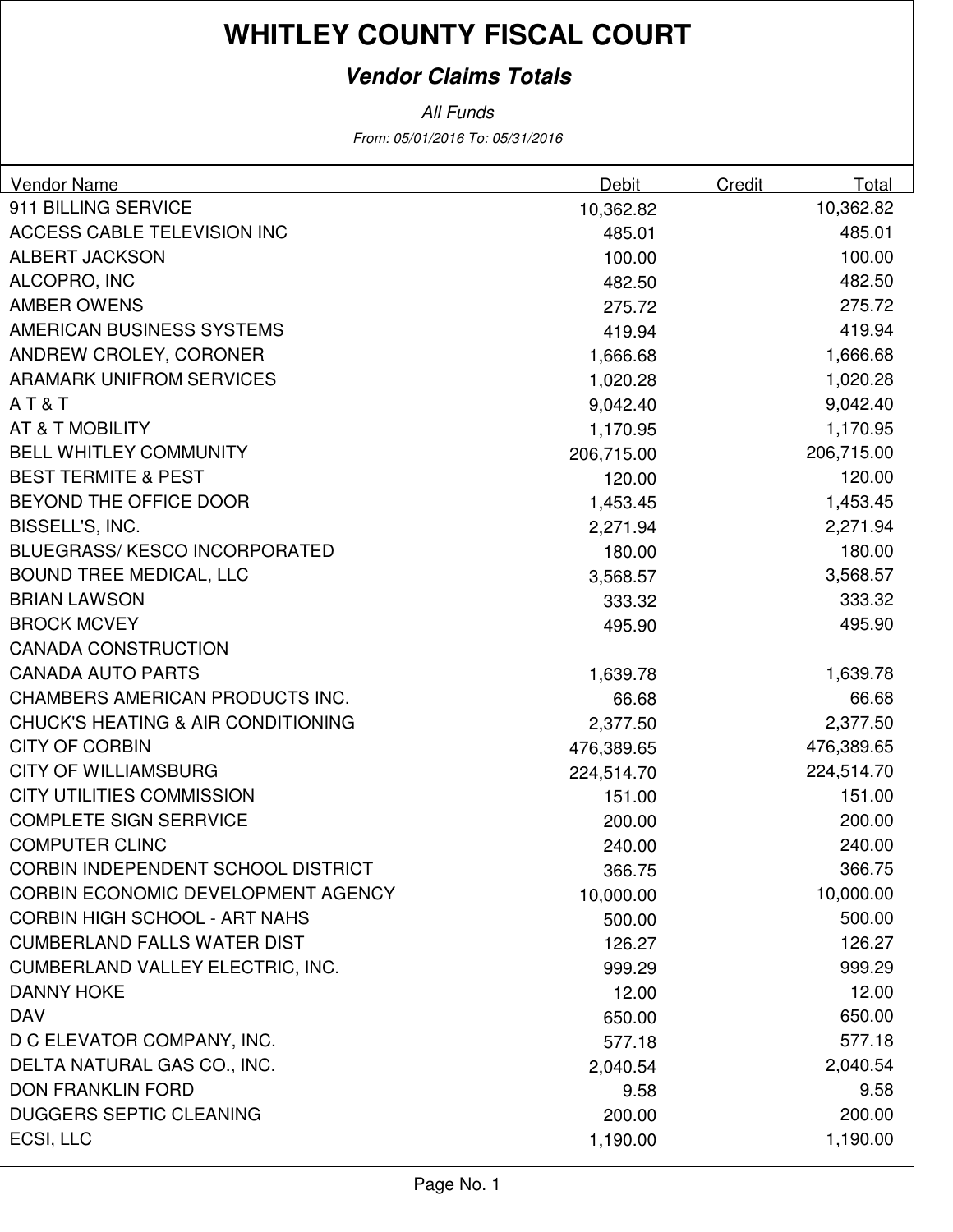#### **Vendor Claims Totals**

All Funds

From: 05/01/2016 To: 05/31/2016

| <b>Vendor Name</b>                     | Debit     | <b>Credit</b> | Total     |
|----------------------------------------|-----------|---------------|-----------|
| <b>ELLIS SANITATION</b>                |           |               |           |
| ELLISON'S SANITARY SUPPLY CO., INC.    | 509.00    |               | 509.00    |
| EMCON HOME GUARD, INC.                 | 1,120.00  |               | 1,120.00  |
| <b>EMERGENCY MEDICAL PRODUCTS, INC</b> | 2,172.72  |               | 2,172.72  |
| ENVIRONMENTAL WASTE SYSTEMS, LLC       | 310.00    |               | 310.00    |
| EVERBANK COMMERICAL FINANCE INC        | 350.15    |               | 350.15    |
| <b>EZ COUNTRY</b>                      | 425.00    |               | 425.00    |
| <b>FACILITY DUDE</b>                   | 4,235.00  |               | 4,235.00  |
| <b>FAULKNER AND TAYLOR</b>             | 24.99     |               | 24.99     |
| <b>FEDERAL SUPPLY USA</b>              | 31,371.41 |               | 31,371.41 |
| <b>FLEETONE</b>                        | 6,405.88  |               | 6,405.88  |
| <b>FRIENDS OF YORK RITE</b>            | 500.00    |               | 500.00    |
| G & C SUPPLY CO. INC.                  | 145.97    |               | 145.97    |
| <b>GUARDIAN INSURANCE</b>              | 1,697.16  |               | 1,697.16  |
| <b>HARDEE'S</b>                        | 276.84    |               | 276.84    |
| HARP ENTERPRISES, INC.                 | 796.63    |               | 796.63    |
| <b>HAZARD FIRE &amp; SAFETY CO LLC</b> | 1,715.98  |               | 1,715.98  |
| HINKLE CONTRACTING COMPANY LLC         | 20,386.50 |               | 20,386.50 |
| <b>HOLSTON GASES</b>                   | 2,839.62  |               | 2,839.62  |
| <b>HUDSON MATERIALS</b>                | 31,611.87 |               | 31,611.87 |
| <b>HOMETOWN IGA #57</b>                | 752.87    |               | 752.87    |
| <b>JAMES JONES EXCAVATING</b>          | 2,687.55  |               | 2,687.55  |
| JOHNNY WHEELS OF WILLIAMSBURG, INC     | 56.76     |               | 56.76     |
| K A C O ALL LINES FUND                 | 44,185.89 |               | 44,185.89 |
| <b>KACO LEASING TRUST</b>              | 1,632.08  |               | 1,632.08  |
| KACO UNEMPLOYMENT INS. FUND            | 56,455.45 |               | 56,455.45 |
| <b>KACO WORKERS COMPENSATION FUND</b>  | 31,647.59 |               | 31,647.59 |
| KAY SCHWARTZ, COUNTY CLERK             | 6,321.05  |               | 6,321.05  |
| <b>KCJEA</b>                           |           |               |           |
| <b>KCJEA/KMCA</b>                      | 1,180.00  |               | 1,180.00  |
| <b>KELLWELL FOOD MANAGEMENT</b>        | 25,057.16 |               | 25,057.16 |
| KU                                     | 12,476.88 |               | 12,476.88 |
| <b>KENWAY DISTRIBUTORS</b>             | 311.13    |               | 311.13    |
| <b>KIMBELL MIDWEST</b>                 | 195.04    |               | 195.04    |
| <b>KMCA</b>                            | 2,324.81  |               | 2,324.81  |
| KNOX COUNTY UTILITIES COMMISSION       | 415.28    |               | 415.28    |
| KY COAL COUNTY COALITION, INC.         | 1,500.00  |               | 1,500.00  |
| <b>KY SPRING WATER</b>                 | 365.00    |               | 365.00    |
| <b>KENTUCKY STATE TREASURER</b>        | 3,247.94  |               | 3,247.94  |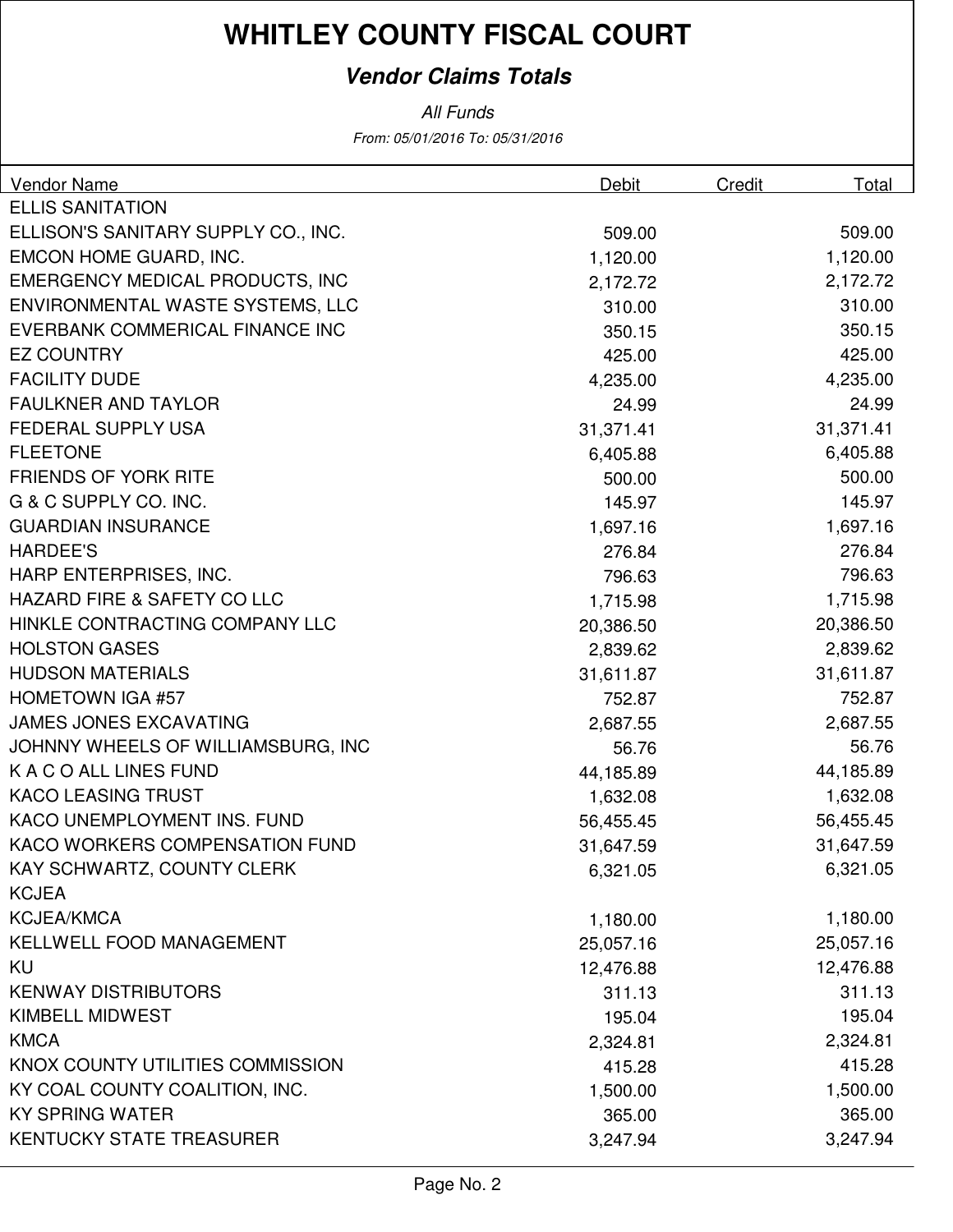#### **Vendor Claims Totals**

From: 05/01/2016 To: 05/31/2016 All Funds

| Vendor Name                         | Debit      | Credit | Total      |
|-------------------------------------|------------|--------|------------|
| LIDA J. POWERS                      | 668.31     |        | 668.31     |
| <b>LONDON RADIO SERVICE</b>         | 43.75      |        | 43.75      |
| LON "CHUCK" HEAD                    | 501.62     |        | 501.62     |
| <b>LYKINS OIL COMPANY</b>           | 10,594.39  |        | 10,594.39  |
| <b>NEWS JOURNAL</b>                 | 144.39     |        | 144.39     |
| NI GOVERNMENT SERVICES, INC.        | 73.73      |        | 73.73      |
| <b>NORVEX SUPPLY</b>                | 168.82     |        | 168.82     |
| <b>OWENS AUTO PARTS</b>             | 234.04     |        | 234.04     |
| PATTON CHESTNUT BINDER, INC.        | 4,593.00   |        | 4,593.00   |
| PRECISION DUPLICATING SOLUTIONS INC | 232.13     |        | 232.13     |
| PLEASANT HILL CHURCH OF GOD         | 500.00     |        | 500.00     |
| POFF CARTING SERVICE                | 21,151.24  |        | 21,151.24  |
| PREFERRED LAB SERVICE               | 800.00     |        | 800.00     |
| PREWITT FARM SUPPLY                 | 217.30     |        | 217.30     |
| PRIORITY 1, INC                     | 500.00     |        | 500.00     |
| <b>QUALITY CARE AUTO SERVICE</b>    | 3,490.15   |        | 3,490.15   |
| <b>QUILL CORPORATION</b>            | 189.96     |        | 189.96     |
| <b>STEREN ELECTRONICS</b>           | 122.96     |        | 122.96     |
| <b>RALEIGH MEADORS</b>              | 1,600.00   |        | 1,600.00   |
| <b>RALPH ELLIS</b>                  |            |        |            |
| <b>ROBBIE BROWN</b>                 | 54.91      |        | 54.91      |
| <b>ROBERT MOSES</b>                 | 787.50     |        | 787.50     |
| <b>WHITLEY COUNTY PVA</b>           | 12,600.00  |        | 12,600.00  |
| <b>RUSSELL YARBOUGH</b>             | 315.91     |        | 315.91     |
| SOUTHEAST APPARATUS, LLC            | 2,999.99   |        | 2,999.99   |
| SOUTHEASTERN EMERGENCY EQUIP.       | 2,492.55   |        | 2,492.55   |
| SOUTHERN HEALTH PARTNERS            | 21,212.04  |        | 21,212.04  |
| <b>SUPPLY WORKS</b>                 | 582.36     |        | 582.36     |
| <b>TEKS WORK</b>                    | 325.00     |        | 325.00     |
| THE GAULT HOUSE                     | 1,214.32   |        | 1,214.32   |
| THE HOSE HOUSE, INC.                | 306.41     |        | 306.41     |
| THERMAL EQUIPMENT SERVICE CO.       | 9,262.85   |        | 9,262.85   |
| TIME WARNER CABLE                   | 817.46     |        | 817.46     |
| 2 GETON NET, INC.                   | 249.97     |        | 249.97     |
| UNITED HEALTHCARE INS. CO.          | 60,133.39  |        | 60,133.39  |
| <b>US BANK</b>                      | 445,181.25 |        | 445,181.25 |
| US BANK KY POOLED CHECKS            | 6,089.83   |        | 6,089.83   |
| <b>VERIZON SOUTH</b>                |            |        |            |
| <b>VERIZON WIRELESS</b>             | 464.41     |        | 464.41     |